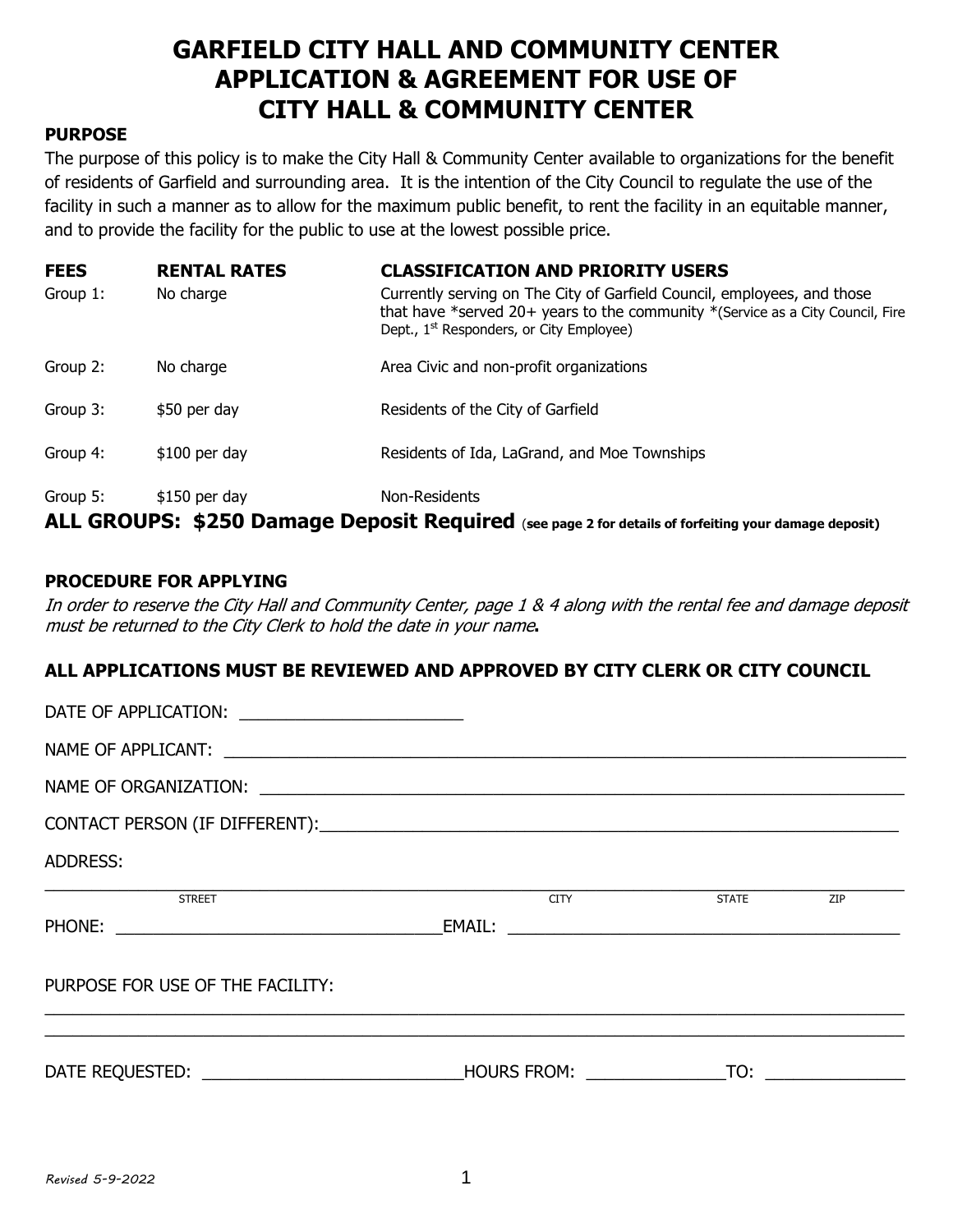### **GARFIELD CITY HALL AND COMMUNITY CENTER RULES & REGULATIONS**

- **NO smoking including e-cigarettes or drugs in the building.**
- **NO alcoholic beverages outside of building are allowed.**

#### The City of Garfield requires the following tasks to be completed before your damage deposit is returned: *NOTE: ALL CLEANING SUPPLIES ARE IN THE JANITOR CLOSET IN BACK HALL.*

- **NO** tape, staples, nails, pins, wire or use of adhesive hangers on walls or ceiling. **\*\*Command Strips are allowed\*\***
- DO NOT SLIDE TABLES ON THE FLOOR!! This leaves marks, **Please** pick up to move.
- **DO NOT** remove tables or chairs from building.
- Table & chairs are to be wiped off and put back where they were.
- **If** food and/or beverages are served, floors **must** be swept and mopped.
- Check bathrooms (lights & fans off, toilets flushed and floors cleaned).
- Make sure all faucets are completely turned off in kitchen & bathrooms.
- Do not put coffee grounds into the kitchen sink.
- Return the kitchen to an orderly condition (wipe off all countertops, rinse sink, clean-up spills & mop floor).
- Empty all garbage cans and placed in the garbage dumpster located outside the back door.
- Turn all lights off and leave the ceiling fans on.
- Lock all doors.

## *If the above items are not done, you will forfeit your \$250 damage deposit*

### **Please be respect of the facility and clean–up after your gathering**

- $\checkmark$  A CERTIFICATE of INSURANCE will be required to verify homeowners/renters insurance coverage for liability purposes, if alcohol is served upon premises.
- Renter assumes responsibility for lost or broken items and agrees to pay for all damages to City property or equipment over and above normal wear and tear.
- $\cdot \cdot$  Renter shall defend, indemnify and hold harmless the City and its officials, employees and agents from any liabilities, judgments, losses, costs or charges (including attorneys' fees) incurred by the City or any of its officials, employees or agents as a result of any claim, demand, action or suit relating to any bodily injury (including death), loss or property damage caused by, arising out of, related to or associated with the use of the Community Center by Renter or by Renter's guests or invitees, except to the extent caused by the sole negligence, gross negligence or willful misconduct of the City or its officers, employees or agents.
- Access by City. The user shall permit the City's officials, employees or agents to have access and to enter the Community Center at any time during the event.
- $\div$  Youth activities must be chaperoned by adults. (1 adult to every 10 children)
- $\div$  Evening activities must conclude before 1 a.m.
- $\cdot \cdot$  Bar service must be performed by a valid liquor license holder conclude by 12:30 a.m. The license holder must show proof of liquor liability insurance in the minimum of \$1,000,000 per occurrence and the city must be added as an additional insured.
- \* Pick up key for the community Center at the City Clerk's office during regular business hours Monday -Thursday, 2 to 3 days before the scheduled activity.
- $\div$  The key must be returned within 2 -3 business days once keys are returned and room has been inspected, deposit if refundable will be forwarded. If the key is lost – you will be responsible for the expense to re-key the locks for the building and to replace all keys.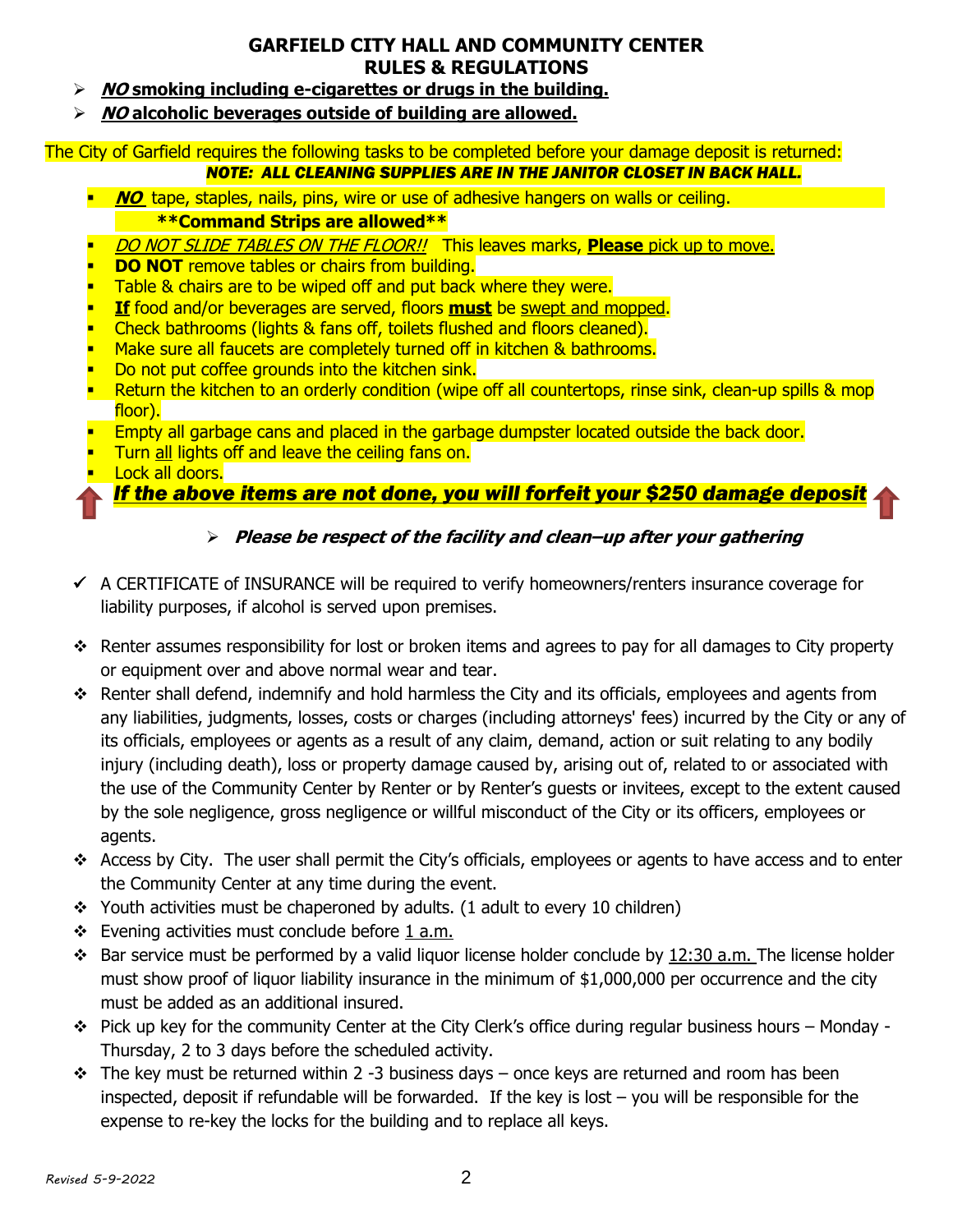# **GARFIELD CITY HALL AND COMMUNITY CENTER PO Box 51 101 Sanstead Street East Garfield, MN 56332 320-834-2238**

[cityhall@garfieldmn.com](mailto:cityhall@garfieldmn.com)

### **OFFICE HOURS ARE AS FOLLOWS:**

MON-THURS 8AM-4PM FRIDAY CLOSED

**BUILDING LOCATION**: 101 SANSTEAD STREET EAST

## **CONTACTS FOR CATERING/FOOD AND/OR LIQUOR SERVICE:**

CENEX – Pizza 4451 County Rd 40 NW, Garfield, 320-834-2224

> GARFIELD PUB 101 Co. Rd. 22, Garfield 320-834-2273

GEOFF BRUZEK at FIRE STATION BAR & GRILL 203 Sanstead St W, Garfield 320-834-3250

ERIC RIEBER at STATE STREET CAFÉ 107 State Street, Garfield 320-834-2755 [www.statestreetcafe.biz](http://www.statestreetcafe.biz/) [info@statestreetcafe.biz](mailto:info@statestreetcafe.biz)